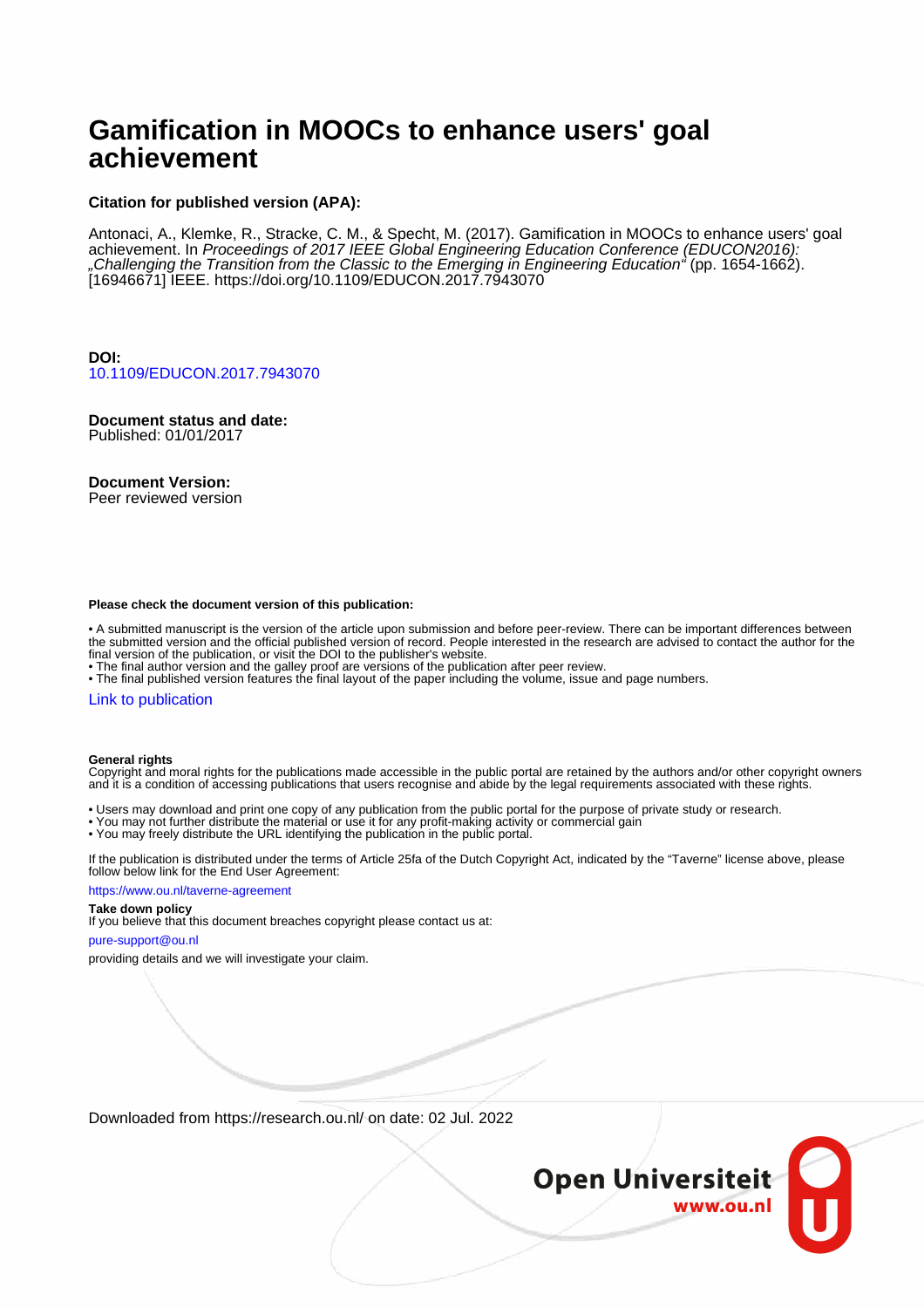Antonaci, A., Klemke, R., Stracke, C. M., & Specht, M. (2017, April). Gamification in MOOCs to enhance users' goal achievement. In Global Engineering Education Conference (EDUCON), 2017 IEEE (pp. 1654-1662). IEEE

# Gamification in MOOCs to enhance users' goal achievement

Alessandra Antonaci, Roland Klemke, Christian M. Stracke & Marcus Specht Welten Institute Open University of the Netherlands, Heerlen, The Netherlands alessandra.antonaci@ou.nl / roland.klemke@ou.nl / christian.stracke@ou.nl / marcus.specht@ou.nl

*Abstract***— Gamification in engineering education has been applied with success in the last years. Also, Massive Open Online Courses (MOOCs) are recognized as a good strategy to enhance engineering education. Nevertheless, MOOCs have two main weaknesses: first, lack of addressing personal goals; and second, low completion rates in comparison to the number of registrations to the MOOCs. To improve learning experiences in MOOCs and to strengthen self-regulated personalized learning we propose the application of gamification in MOOCs. Our assumption is that MOOC learners will better succeed in achieving their goals if they can individually personalize and plan their learning paths through gamification. This assumption is based on the implementation intention theory which claims that people who foster their goal intentions with implementation intentions are comparatively more successful in their personal goal achievements. Based on a preliminary literature review this article presents and arguments on our research idea on how to apply gamification to enhance MOOC users' goal achievement. Besides, it introduces a new perspective on MOOC completion rates based on the user intention and a new way of measuring it via the Personal Goal Achievement Ratio (PGAR) and the Overall Goal Achievement Ratio (OGAR).** 

*Keywords—gamification; goal achievement; user intention; completion rate; MOOC; implementation intention theory*

# I. INTRODUCTION

MOOCs are often criticized for their relatively low completion rates, which has already been questioned as the only relevant measure of quality [1][2][3]. In this paper, we present completion rate related to the learners' original intentions of approaching the MOOC. To enhance completion rate, in the perspective of goal achievement, we propose to apply gamification (a gamified-approach) to MOOCs.

Gamification is the application of game elements in a nongame scenario with the purpose of having an effect and solving a problem [4]. The purpose of this paper is to describe our idea on how gamification elements can be introduced into MOOCs in order to enhance users' goal achievements. More specifically we aim to identify the game elements that will allow MOOC users to implement their intention via the act of planning, based on the implementation intention theory [5], i.e. avoiding an intention behaviour gap [6].

The paper is divided in six sections. Section II, describes gamification: its origin, available frameworks for designing it with their specific aspects and drawbacks. The section is ended by highlighting the needs of further empirical studies. In Section III MOOCs are detailed as our field of application with an emphasis on the problem that we want to address by applying gamification. Especially, new perspectives will be presented on the MOOCs' completion rate and dropout and on the connection among goal achievement, gamification, and MOOCs. In Section IV examples of gamified MOOCs available in the literature are presented. The article concludes by explaining how to address MOOC users' goal achievement by using gamification (Section V) and our conclusions and the future work plan (section VI).

#### II. GAMIFICATION

#### *A. Brief History and definition of Gamification*

The first use of gamification dates back to 1912 when the American Cracker Jack, a popcorn brand, included free surprise toys in its packets as a marketing idea [8]. The scout movement (1910) with their utilization of "ranks" as well as "badges" assigned to children for their achievements, has also been recognized as a form of gamification in education [8] [9]. In the academic field, the first publication on the topic of gamification can be attributed to Thomas Malone, dating back to the 1980s [9].

The term gamification itself is quite recent. In 2002, Nick Pelling, a British game developer, coined and used it to describe his idea of enhancing the enjoyability and the speed of "electronic transactions" with "game-like accelerated user interface design" [8]. An often cited definition of gamification was elaborated by Deterding et al. [4] in 2011 who referred to it as "the use of game design elements in non-game contexts" [4]. According to Nah et al. [10], the most used game design elements in education are Points, Levels, Badges,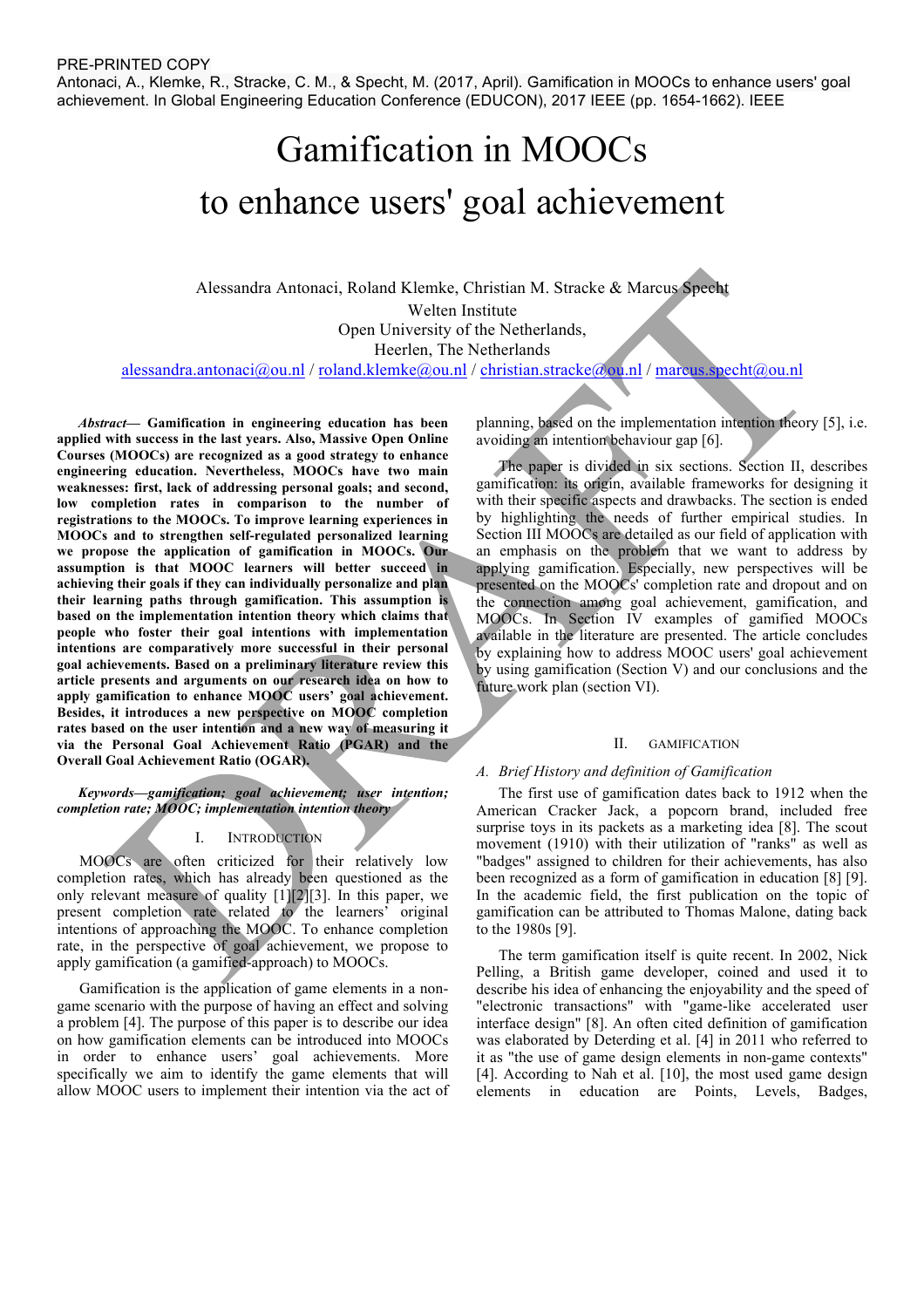Antonaci, A., Klemke, R., Stracke, C. M., & Specht, M. (2017, April). Gamification in MOOCs to enhance users' goal achievement. In Global Engineering Education Conference (EDUCON), 2017 IEEE (pp. 1654-1662). IEEE

Leaderboards, Prizes and Rewards, Progress Bars, Storyline and Feedback.

*Points* are the numerical values assigned to the users by the achievement of a goal or a task and completion of a level, as a score they represent numerically the success of the user. They are generally displayed on the *leaderboards*, which help the user to contextualize his/her performance in comparison to others.

*Levels* are connected with the commitment a user needs to invest for the achievement of a task. They help a user to perceive their progress. The completion of a level as well as of a task can be displayed on the *Progress Bar*.

*Prizes*, *badges*, and *rewards* are virtual objects, mostly in the shapes of trophies and cockades assigned to reward a user for the completion of a goal, task, level.

While *Feedback* is information that (generally) the system sends to users for their performance. Different types of feedbacks are available in accordance with Mazarakis [11]: "gratitude feedback", when the system thanks a user for the participation; "historical feedback", that gives back information about user performance within the time the application has been used; "relative ranking feedback", which informs users about the points reached by completing a determinate task or goal; "social ranking feedback", gives the user information related to his/her points in relation to another participant; and "wrong/right" which informs a user about the accuracy of his/her performance and/or answer [11].

Last but not least, the game element *storyline*, also narrative, consists in the art of telling a story in order to contextualize e.g. the learning content in a meaningful and logical environment. If a narrative is applied in a learning scenario, it provides users with "opportunities for reflection, evaluation, illustration, exemplification, and inquiry" [12].

Although gamification is successfully being applied in engineering education [13][14][15] and its potential as motivator and engagement mean are claimed by several authors [16], more empirical studies are needed. Generally, gamification (especially applied in engineering education) is still a young discipline [17], which offers a vast variety of approaches and means. Consequently, among other needs, a clearer understanding of the effects that specific aspects of gamification generate on users' behavior is required.

Gamification is more than the application of game elements in a non-game scenario: the mere implementation of those elements does not guarantee a result. The choice of the game elements and their design needs to be related to the problem to be solved and the population targeted [7].The next subsection presents a brief review of the literature on gamification design frameworks.

#### *B. Design Gamification*

In literature, several strategies have been reported with a particular focus on frameworks to design gamification. They

are based on game principles, offering guidance for designing gamified activities. This section discusses some of these frameworks but also underlines that even if different frameworks are available, their validity has often not been proven empirically yet.

Mora et al. [18] identify and analyze a total number of eighteen frameworks for gamification design. Their analysis is based on nineteen items clustered into the following five categories: economic; logic; measurement; psychology and user interaction. As results, they report (1) about the development and flourishment of the frameworks to design gamification; and (2) on the most used approaches. The first ones date back to 2013 and most of them follow an approach "based on a Human-Focused Design principles [sic], taking into account the person as the main goal of the design" [18].

The user-centered approach is underlined also by Nah et al. [19] who propose "a gamification framework to provide guidance and suggestions to software designers and researchers in gamifying their educational applications". Their framework is based on:

- 1. Principles of gamification, which are "(i) Goal orientation; (ii) Achievement, (iii) Reinforcement, (iv) Competition, and (v) Fun orientation" [19].
- 2. Game elements; such as: "points, levels, leaderboards, badges, onboarding, challenges/quests, and social engagement loop […] feedback, teams/social dynamics, rules, marketplaces/economies, avatars, visual/3D space/sounds, customization, narrative context, and roleplay" [19].
- 3. Dimensions of user's engagement.

For Nah et al. [19] this framework is the mean to reach gamification aims. In their perspective the principal goals of gamification in the educational scenario "are to increase engagement as well as learning achievement" [19]. Interpreting engagement as "a state of deep attention and involvement" [19] that can be reached via the game elements listed above.

The picture drawn by the analysis of these conceptual contributions is the following: gamification is a technique positively influenced by different fields, such as marketing, human-computer interaction, game studies and design [20], and has several fields of application (such as: marketing, training, education, training, social networks) that registers a significant impact on numerous levels of human behavior [21].

There are several available frameworks for gamification design that "do not take into account some necessary keys to get a more effective gamified process for success" [18].

As far as the state of the art of gamification application and design is concerned, it lacks a "complete understanding of when gamification is an appropriate instructional tool and when it is not" [22].

Even if the concept and the definition of the term gamification is "gaining focus" and "initial frameworks based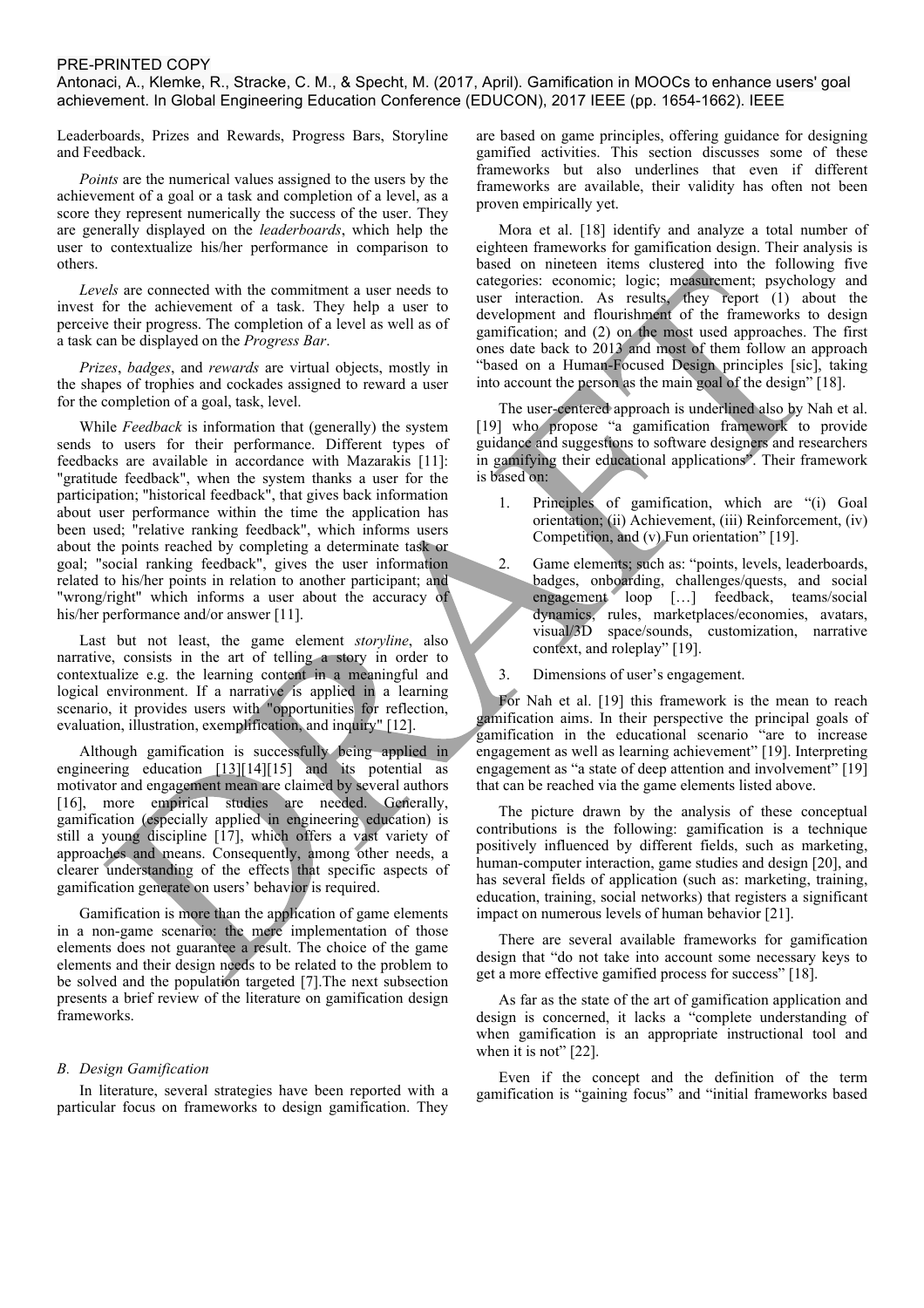Antonaci, A., Klemke, R., Stracke, C. M., & Specht, M. (2017, April). Gamification in MOOCs to enhance users' goal achievement. In Global Engineering Education Conference (EDUCON), 2017 IEEE (pp. 1654-1662). IEEE

on foundational psychological theories, […] have been collectively proposed" [23]; "empirical, mixed methods research that employs statistical analysis and reports effect sizes for standard elements, dynamics, and experiences" are needed [23].

These studies are fundamental to empirically validate the effects of gamification on users that were reported initially. "Likewise, comparative studies that employ controls are needed to ascertain what effects gamification has above and beyond other aspects of the system and in comparison to other approaches" [24].

To give a better understanding of the needs of empirical evidence in the field of gamification, the next section reports studies focused on this issue.

#### *C. Looking for empirical evidence in Gamification application*

From 2014 onwards several reviews of the literature, Hamari et al. [7]; Nah et al. [10]; Lister [25]; Thiebes et al. [26]; Pedreira et al. [17]; Dicheva et al. [27]; Dicheva & Dichev [16] and Lumsden et al. [28], have been conducted with the purpose of investigating gamification empirical evidence.

Hamari et al. [11] focus on the analysis and empirical evidence of gamification as motivational affordance. By analyzing 24 articles they found that "gamification does work, but some caveats exist". In particular, the studies analyzed were for the majority qualitative and the few quantitative ones were lacking in methodological procedures, the experiments were of a limited number and not conducted with experimental methods.

Nah et al. [10], based on their literature review data, report that there are ten game design elements most frequently used in education: points; levels; strategies; badges; leaderboards; prizes; rewards; progress bar; storyline and feedback [10]. Based on 14 studies, they clarify the state-of-the-art related to the application of gamification in education. They conclude by encouraging "practitioners and researchers to use a design science approach to evaluate the impact of gamification in education" [10].

Lister [25] performed a literature review with the purpose of determining "to what extent gamification supports student achievement and motivation among college level students", finding that a gamified-based approach directed to postsecondary students in school environment affects students' motivation and supports students' achievement. 19 articles were found and in the conclusions a need for a study focus on "the impact of gamification on student academic success and performance" and further analysis on the weakness of gamification is pointed out [25].

Thiebes et al. [26] focus thir study on identifying the dynamics and mechanics used to enhance information systems (IS) users' performance and motivation, with a classification of the main mechanics and dynamics used in gamification. By analyzing 34 studies, they identified gamification as a promising approach to be applied in IS and to motivate users. They conclude by underlining the importance of investigating "the potential risks of gamification" [26].

Pedreira et al. [17] performed a systematic literature review aiming at drawing the state-of-the- art of applied gamification in the field of software engineering (SE). Based on 29 studies they pointed out that the use of gamification in SE is still at the beginning ("the field is quite preliminary"). "The adoption of gamification in SE is going more slowly than in other domains such as marketing, education, or mobile applications" [17]. Indeed, the game mechanics used are rather simple and limited to elements such as badges and points. Also, the application of gamification in the field of SE is in need of empirical support.

Studies such as Dicheva et al. [27] and Dicheva & Dichev [16] report on a different domain but draw similar conclusions. Dicheva et al. [27] performed a systematic mapping study with the purpose of giving a complete overview of the empirical research done with respect to gamification in education. Dicheva et al., [27] analyzed 34 articles. The scenario pictured from their findings confirms what Hamari et al. [7] reported, that is: even if the number of publications on the use of gamification in education increased, the field suffers from (1) a lack of "true empirical research on the effectiveness of incorporating game elements in learning environments" [27]; and (2) inadequate "methodology used in most of the empirical settings to test the effects of the game elements", hampering a meta-analysis of the results [27].

In the follow-up study conducted by Dicheva  $\&$  Dichev [9], 41 articles were analyzed and the conclusions confirmed the previous literature review conducted.

The need for empirical analysis and further investigation about the effect that specific game elements generate in users is also raised by Lumsden et al. [28], and their studies with a more psychological focus in the field of cognitive training and assessment (testing). Based on 33 studies they have found promising results, but due to "heterogeneous study designs and typically small sample sizes" they highlighted "the need for further research in both gamified training and testing" fields [28].

In summary, this section shows that empirical evidence of effects of gamification has been investigated in several fields: education in general, [9], [27], [10]; at post-secondary level education, [25]; software engineering, [17]; cognitive training and assessment, [28] and as motivational affordance, [11]. Gamification is known for having motivational potential, offering engaging approaches and strategies to increase users' participation. However, this assumption requires more empirical data to cover gamification in its full variety and complexity.

The fact that empirical studies are needed "does not mean that gamification cannot be used with success in learning contexts. It simply means that the educational benefits of gamification have not been scientifically confirmed yet" [16]. Besides gamification "effects are greatly dependent on the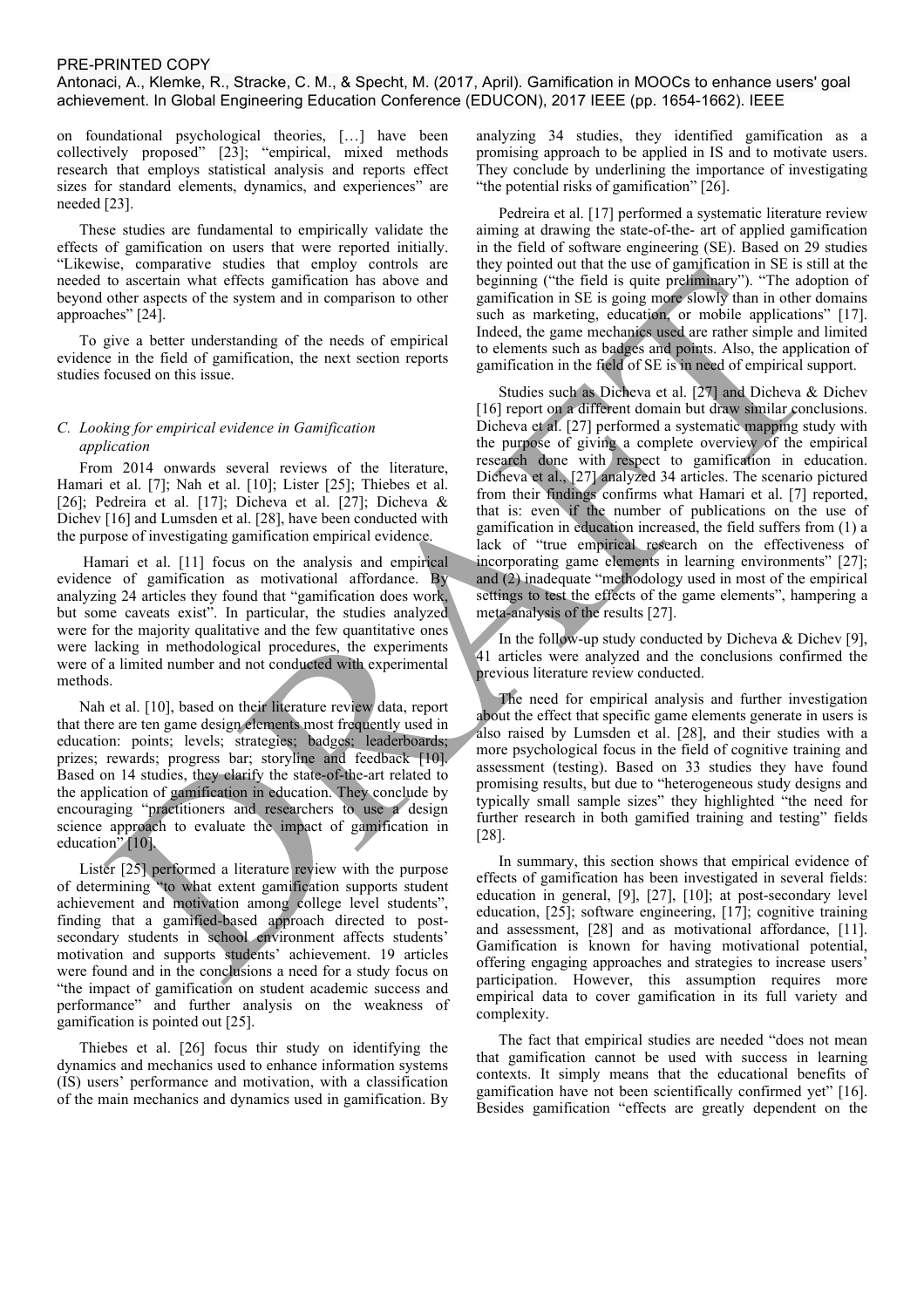Antonaci, A., Klemke, R., Stracke, C. M., & Specht, M. (2017, April). Gamification in MOOCs to enhance users' goal achievement. In Global Engineering Education Conference (EDUCON), 2017 IEEE (pp. 1654-1662). IEEE

context in which the gamification is being implemented, as well as on the users using it" [7].

As a consequence, designing gamification is not an easy practice; it requires a deep knowledge of the problem to be addressed.

With this purpose of giving a deeper understanding of the problem that we want to address using a gamified approach, section III is dedicated to MOOCs, their origin, and definition, as well as their drawbacks with a particular focus on the problems related to goal achievement and completion rates.

#### III. MOOCS

#### *A. MOOC definition*

The phenomenon of massive open online courses (MOOCs) appeared in 2008 and peaked almost in parallel to gamification: 2012 was declared the year of MOOCs [29]. MOOCs are modern educational opportunities, which use the Internet to scale up in participants and to reach massive audiences [1]. The acronym MOOC was coined by Dave Cormier and Bryan Alexander to describe the "Connectivism and Connective Knowledge" (CCK08) course launched by Stephen Downes and George Siemens at the University of Manitoba in 2008 [2].

#### *B. The problem we want to address in MOOCs*

High dropout and low completion rates are strongly presented in the literature as MOOCs' drawbacks. Recent studies suggest looking at completion rate as an expression of MOOC learners' intention [30] [3]. In the literature, the idea has been proposed that completion rates in MOOCs should be viewed in the light of user intention. Until now the success of a course has been measured in terms of completion, counting each participant who has not completed the course and its tasks and exams as drop out.

We argue that studying completion in MOOCs requires a different perspective. MOOCs are not traditional courses. The fact that they potentially can reach a massive number of people means that they can reach an enormous variety of needs. In this perspective, the user interest and intention have to be considered.

The reason why users stop following a MOOC may be due to a variety of reasons: they might not have been interested in completing the course and they were just "zapping" among the MOOCs, picking selected contents of interest.

By considering the massive audience that approaches a MOOC, it is most likely that not all the users who register for a MOOC have the intention to actually complete it. Our idea is to give the chance to all MOOC users to plan their personal learning goals and then support goal achievement via selected gamification means. In this way, the completion rate will not be the primary data for measuring MOOCs' success but learner-personal goal achievement.

One of the first studies in the field of Open Education that was looking at MOOCs from the users' intention perspective was that by Reich [3], [31]. Reich [3] conducted a pre-course survey study (response rate 28%) delivered to HarvardX learners, aimed at investigating the MOOC users' intention regarding their MOOC participation, represented in figure 1.



Fig. 1. Fig. 1. Graphic representation of Reich's survey with % corresponding to the absolute (100%) and relative (per group) values

The findings show that the intentions were different: 58% of the respondents "intended to earn a certificate" by reaching the end of the course. The remaining responding MOOC participants were distributed as follows: 25% "intended to audit" the MOOC, 14% were "unsure" about their intentions, and 3% declared that they "intended to browse" the MOOC.

Reich's survey data reveals on the one hand that those users who state to "intend to earn a certificate" show a higher completion rate compared to those who declare to "browse the MOOC", in agreement with the implementation intention theory. On the other hand, the data reveals that of the number of MOOC learners that declare the intention to earn a certificate, only 22% (of 58%) achieved their goal, the rest (36%) fails to do so.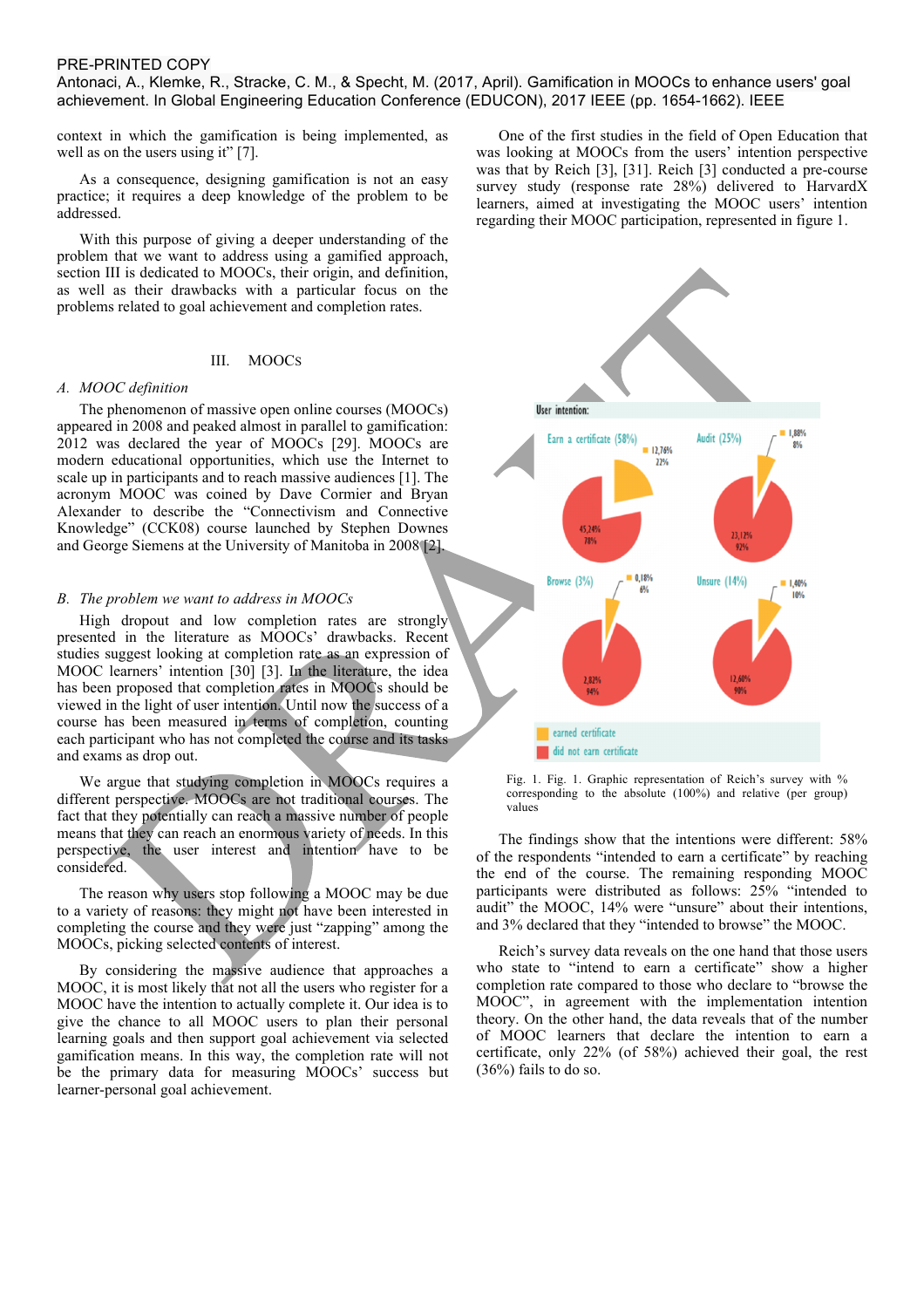### Antonaci, A., Klemke, R., Stracke, C. M., & Specht, M. (2017, April). Gamification in MOOCs to enhance users' goal achievement. In Global Engineering Education Conference (EDUCON), 2017 IEEE (pp. 1654-1662). IEEE

Consequently, these findings suggest an "intentionbehavior gap" for those remaining 36%, which denotes the discrepancy between an intention and the action taken by a person [6]. While Gollwitzer's 'implementation intention' theory [5] states that by defining and using implementation intention, people point out "a specific plan that helps to promote the intention and efficient execution of goal-directed activity" [5].

The plan contains the "when", "where", and "how" of goal attainment in advance [32] and according to Gollwitzer [5] "when a goal intention is furnished with implementation intentions its chances of being accomplished increase. Interestingly, goal intentions that were not supplemented with implementation intentions showed rather low completion rates, suggesting that the realization of bare goal intention is easily stifled" [5].

"By planning, persons develop a mental representation of a suitable future situation (''when'' and ''where'') and a behavioral action (''how''), which is expected to be effective for the goal pursuit to be performed in that situation" [6].

Considering that chances of goal achievement are high for people that plan their goal intention (e.g., to earn a certificate) with implementation intention, our purpose is to find game elements to be inserted in MOOCs to help users to implement their intentions within the MOOC environment.

Before explaining how we intend to implement our idea, some examples of gamified MOOCs are described in the next section for a better understanding of the state-of-the-art of gamification applied in MOOCs and of relevant differences.

# IV. EXAMPLES ON GAMIFIED MOOCS

With the purpose of providing an alternative approach and solution to the limits of MOOC design. several ways to combine MOOCs with gamification have been proposed by Gené et al. [33]; Tan [34], [35]; Willems et al. [36]; Borras-Gene et al. [37]; Chauhan et al. [38]; Saraguro-Bravo et al. [38]; Mesquita et al. [39]; and Krause et al. [40].

Gené et al. [33] propose a new design model for MOOCs, called gcMOOC (gamification cooperative MOOC), that integrate gamification and virtual communities, such as Google+ [33]. During the course that was implemented on the "Miriada X platform", two live interventions were provided. One via Google Hangouts (with registrations available on a YouTube channel), and the other via Instagram, with the assignment of posting two photos that were scored by the other participants (peers) via Google+ [33].

The aims pursued by Gené et al. [33] were "to promote cooperation, motivation and collaboration in MOOCs" among users via the "incorporation of elements of gamification" [33]. With the purpose of affecting "the participation, commitment and loyalty of students that may end in a greater number of proactive participants" [33].

The gamification elements introduced were: badges and competition. Badges were not delivered automatically by the platform but consisted in the form of participation certificates that could be "exported like badges inside the frame of the project Mozilla Open Badges" [33]. The competition element could be linked to the Instagram contest, but this was not further specified by the authors.

However, they presented the results of the implementation of their gcMOOC on Borras-Gene, Martinez-Nuñez, and Fidalgo-Blanco [37], to test the effect of gamification on the variables: collaboration, motivation, and cooperation, they claim to use a mixed method with qualitative and quantitative analyses. The tools used were surveys and semi-structured interviews, asking participants for feedback, and further quantitative data were acquired by tracking the number of new members in Google+.

All in all, the structural empirical framework presented by Gené et al. [33] is not based on presented research results and thus, not convincing. Although a previous edition of the course without gamification elements is mentioned by the authors, a systematic comparative study is not presented.

The study further lacks a description of the game mechanics inserted in the MOOC and their functions. The elements of gamification presented seem to be restricted to badges and the use of the Google+ platform, and the badges were not always delivered by the platform due to technical issues.

In principle, the results seem largely based on the perception of users that were investigated via survey and semistructured interviews; no summative and formative studies with control groups were reported to systematically test the effects of the game mechanics inserted in the new platform [37].

Tan [34] explained his idea about a game MOOC by specifying his intention of creating a game, the architecture of this possible game MOOC is also presented with levels, challenges and tasks per each level, characterized by a linear process.

"Formal elements" (players, rules, outcomes, procedures, resources, conflict and boundaries) and "dramatic elements" (play challenge, premise, characters, and story) of a MOOC are listed. The author used the categories of a game to describe and show that a MOOC contains the same elements that could be found in a game [34]. This theoretical comparison is not translated and further developed in a game MOOC prototype.

The same author, Tan [35], in another article proposes a structural analysis of the similarity between a specific type of game: MMOG (Massive Multiplayer Online Game) and MOOC.

Following the line of the previous article, Tan underlines that MOOCs as MMOG have players, called users or learners, objectives, rules, (learning) resources, procedure, conflicts (for the authors the tests), (course) boundaries and outcomes. Concluding with some guidelines on the elements to be stressed when a MOOC is designed as MMOG.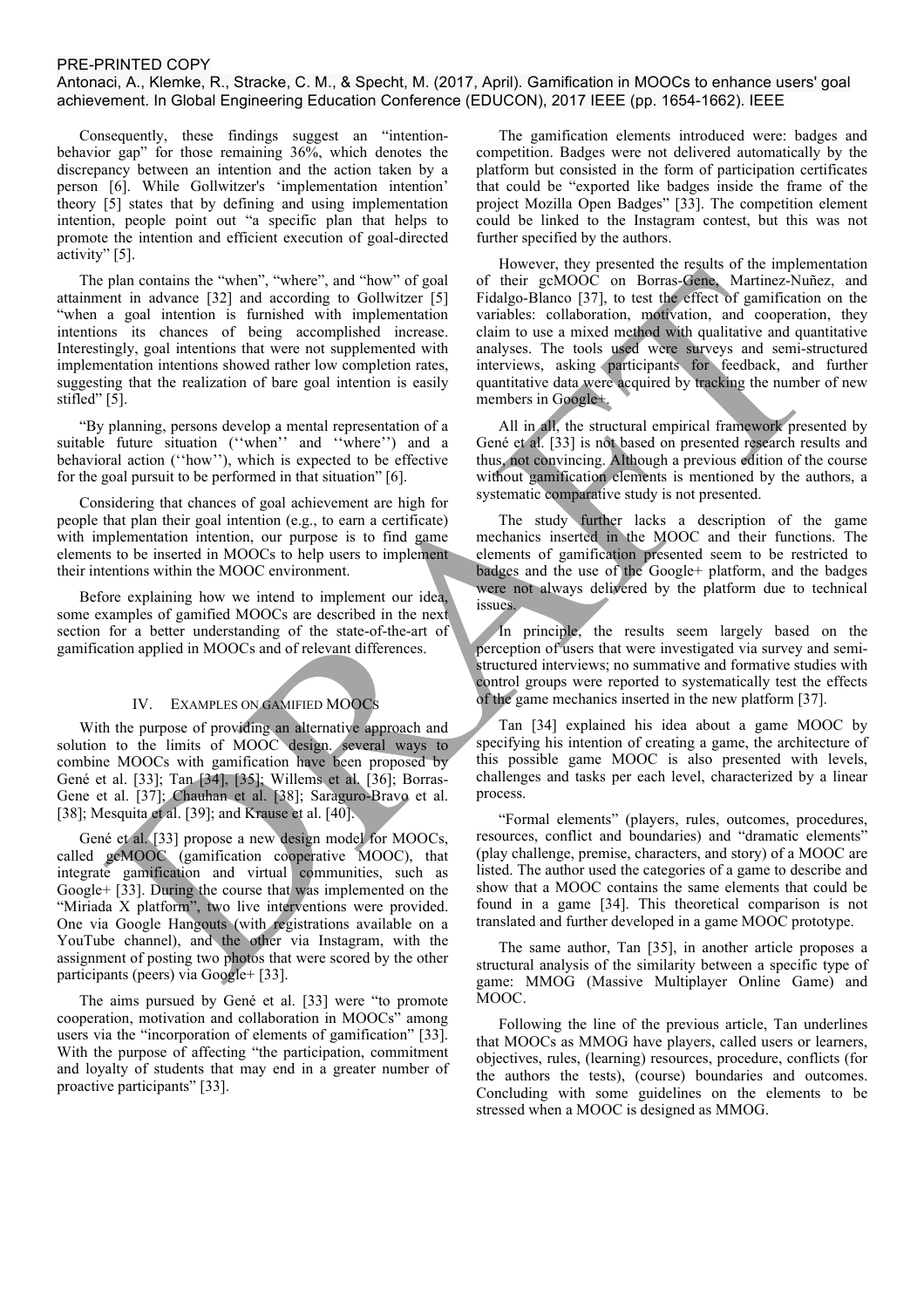Antonaci, A., Klemke, R., Stracke, C. M., & Specht, M. (2017, April). Gamification in MOOCs to enhance users' goal achievement. In Global Engineering Education Conference (EDUCON), 2017 IEEE (pp. 1654-1662). IEEE

To some degree, we agree with Tan [35] in comparing MOOCs and MMOGs. However, the authors do not consider many differences between MOOC and MMOG phenomena, such as, among others: time spent in the environment and the sense of community they generated [39]. However, the ideas formulated by this author do not follow up with implementation and empirical study phases.

Another conceptual paper on the gamification of a MOOC platform is presented by Willems et al. [36]. They presented several game elements, usually used in gamification (points, levels, badges etc.) and listed the potential of their use in an online, massive environment. Focusing in particularly on the "rewarding system […] balanced for different player types".

The authors also highlighted three main problems in MOOCs: dropout rate, the low tendency in using forum by MOOC users and the "peak of performance" in conjunction with the deadline. Issues that for Willems at al. [36] could be solved by the development of extrinsic motivation (dropout); investing on "user acceptance" (use of forum) and by making the users' effort continuous over time (peak of performance) [36].

Nevertheless, their conceptual idea is not yet being tested in "a system with a massive group of users in a production environment", therefore is lacking evidence about the efficacy of the gamification design on a large scale [36].

Chauhan et al. [38] present a conceptual idea to enhance personalization in MOOCs by using Augmented Reality (AR), Adapting Learning (AL) and Gamification as strategy. All three methods mentioned above are identified as potential solutions to the stated problem, but these authors do also not provide any empirical evidence to back up their claims [38]. As the authors express in the conclusion they indeed aim to combine these three approaches to study the effect on MOOC users' completion rate and motivation, however examples of this are not provided, neither a description of the game mechanics they are willing to use, nor the role of AR.

Theoretical ideas on the application of gamification in MOOCs are developed by Saraguro-Bravo et al. [40]. The authors propose a focus on MOOC participants' profiles for designing game mechanics that could enable users' motivation and learning performance enhancement. Mesquita et al. [41] present BrasiEduca, an Open Source MOOC platform, and their idea of integrating game elements (such as badges, achievements and rankings) to foster user motivation and engagement.

Krause et al. [42] follow a different approach: they set up an experiment. The authors conducted a systematic analysis with the purpose of studying how social gamification effects students' retention and learning success. They set up four conditions for their experiment (plain – no game element; game – with game elements; social – with social game elements). They implemented an online course directed to "lecturers of graduate and undergraduate courses in computer science (human-computer interaction) and psychology promoted the course in their lectures as a valuable addition".

As far as the experimental detail is concerned, the following game elements are implemented into the learning platform: badges, points, leaderboards, and time limits. Additionally, all students had the chance to personalize their own avatars that look like well-known Lego characters.

While in the social-game condition all the elements listed above were included and integrated with social game elements consisting of encouraging competition among students.

Their assumptions underlying in this study were mainly that gamification would affect students' learning success and retention and that the social game condition will amplify effects on both the variables: learning success and retention [42].

The data shows that participants' retention was affected by gamification. Indeed, students' retention was increased by 25% compared to the plain condition. "As predicted, the social game condition amplified the effect of the gamified condition, the students' retention in this case increase by 55% compared to plain" [42].

Students in the social game condition were more successful in learning compared to the plain condition, they "showed an even stronger increase of almost 40% compared to students in the plain condition" [42].

Hence, social gamification and its elements enhanced gamification condition effects on students' retention and success, showing to be more effective.

To sum up this section, several conceptual papers were presented to illustrate different ideas on how a MOOC could be boosted by the use of gamification.

Only the last example reported about an experiment aimed at investigating the empirical effects of a gamified MOOC on users.

From all the others examples, a common denominator is the request of empirical studies that will further study the effects of gamification on users' behaviors. It will be desirable to identify and map game elements and the effects they produce on a determinate population and environment.

Our idea, which will be further detailed in the next section, is to use gamification, and in particular, game mechanics to foster implementation intention planning and to enhance the chance of goal achievement by MOOC users.

# V. HOW TO ADDRESS MOOC USER GOAL ACHIEVEMENT WITH GAMIFICATION?

Through the analysis of Reich's [3], [31] data, we have shown that by using the MOOC user intention lens, it is possible to look at MOOC completion rate from another perspective. So far completion rate has been measured as the number of people registered to a MOOC divided by the number of people who arrived at the end by earning a certificate. This calculation originates from a traditional way of measuring the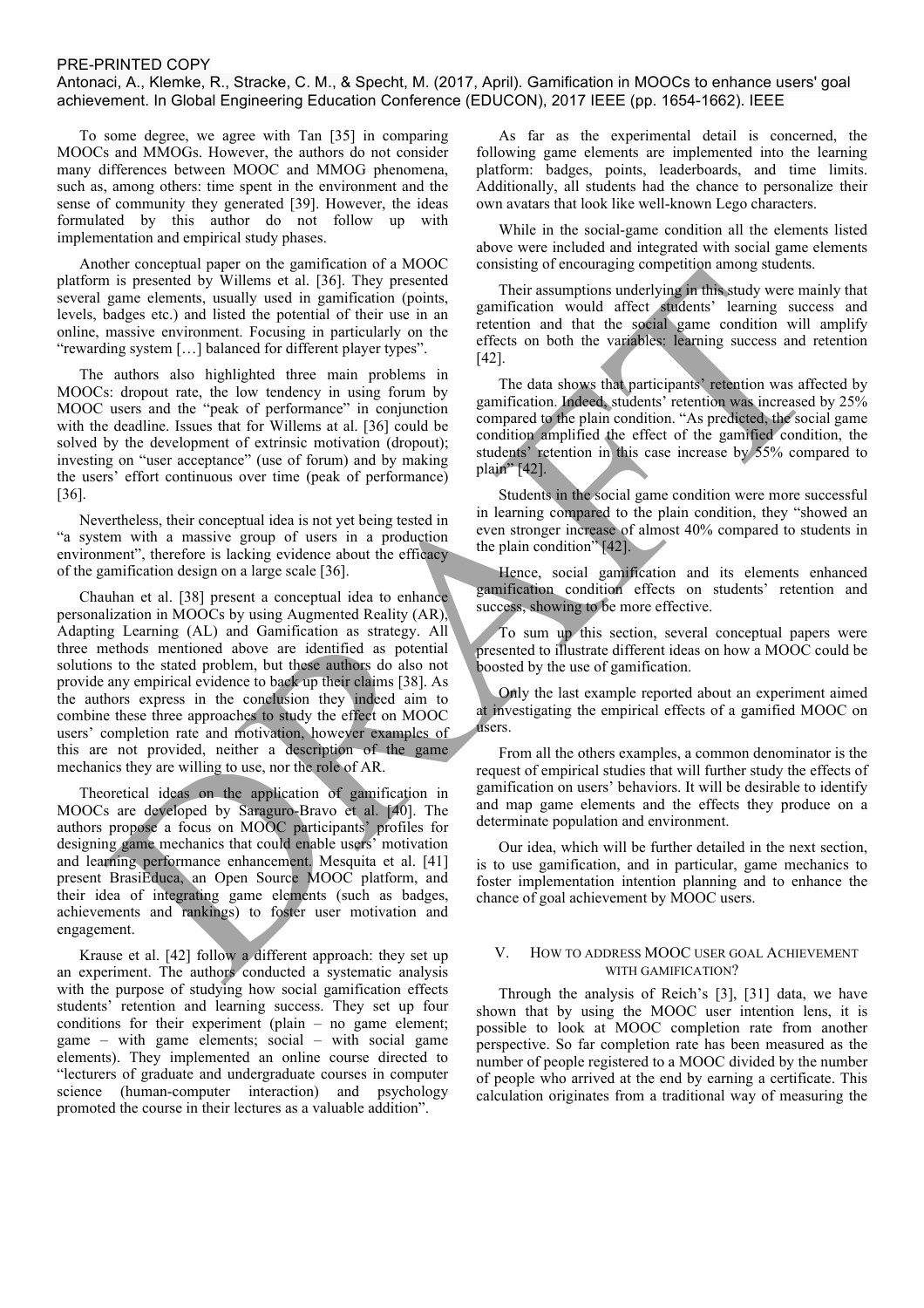Antonaci, A., Klemke, R., Stracke, C. M., & Specht, M. (2017, April). Gamification in MOOCs to enhance users' goal achievement. In Global Engineering Education Conference (EDUCON), 2017 IEEE (pp. 1654-1662). IEEE

completion of a course, but is not applicable to MOOC-based learning, because it does not consider the massive audience and the massive numbers of needs (intentions) they bring with them by approaching a MOOC.

MOOCs are not traditional courses and their quality and design are different [43]. That means: MOOCs do not necessarily need to be completed to be considered successful. However, they need to be designed carefully and in such a way that users can reach their goals.

In the traditional way of measuring the completion rate of a course it was calculated as the number of people completed the course  $(n_{com})$  divided by the number of people registered  $(n_{reg})$ .

Traditional Completion Rate definition:

 $CR = (n_{com}/n_{reg})$ 

With our aim to personalize this view, we introduce new measures: the Personal Goal Achievement Ratio (PGAR) and the Overall Goal Achievement Ratio (OGAR). PGAR is defined as the Personal Completion Ratio (PCR, i.e. the percentage of the course completed by the user) divided by the User Intention Ratio (UIR, i.e. the percentage of the course intended to be completed by the user). The OGAR is defined as the mean of all PGAR values for all registered users.

*PGAR = (PCR / UIR)*

# $OGAR = 1/n * \sum (PGAR)$

Based on implementation intention theory and data which shows "people who furnish their goal intention with implementation intention should be comparatively more successful in goal achievement" [5], our strategy is to find game elements that would allow users to achieve their goal via the act of planning their intentions.

The sources we want to use to find the most suitable game elements are: review of the literature; the collection of game design patterns (GDPs) from Björk and Holopainen [44] and the game design experts' feedbacks, as represented in Figure 2. By investigating three sources we aim to have a more comprehensive selection approach on the game elements needed and available for our purpose.

"The Design Patterns is a method of codifying design knowledge in separate but interrelated parts and has been used to describe game elements related to interaction" [45].

The GDP-based approach was not originally conceived for educational purposes but it has been used for educational purposes in Serious Games [46] and Mobile Games [47]. Using a GDP approach means drawing from a list of GDPs the most suitable one for the application scenario in which they will be embedded, in our case a MOOC.

In the work of Björk & Holopainen [44] more than 200 GDPs are listed, categorized and described, each GDP constitutes an essential element of the building box of a game and is presented with the following details: name; description; consequences (for the application of it); ways of using the pattern (where the common choices made by game designer are presented) and relation with other patterns.

Having our main purpose in mind (i.e. enhancing goal achievement in MOOC users), we conducted a preliminary selection of GDPs choosing the most appropriate ones based on their descriptions and categorizations. This resulted in a list of 31 GDPs.

From the literature review, referring to Nah et al. [10] and the most recent work of Dicheva et al. [27], we extracted nine out of these 31 GDPs identified as the most used game elements in education. These are already detailed in section II (Points, Levels, Badges, Leaderboards, Prizes and Rewards, Progress Bars, Storyline and Feedback). The remaining 22 GDP are added based on their assumed relation to goal achievement.



Fig. 1. Game elements selection process representation

As next steps, we aim to validate the selected game elements and implement them in a MOOC environment. We also plan to conduct two study types. First formative studies in order to tests usability and users' preferences. Secondly experimental studies where we will analyze the game design patterns on the MOOC users' performance in terms of goal achievement. This to determine and analyze the mediate effects of the game patterns (if any).

#### VI. CONCLUSIONS AND FUTURE WORK

In this article, gamification has been presented, referring briefly to its history and origin as well as to the several fields of application and influences to help us contextualize gamification itself.

Various frameworks developed in the literature, with the aim of guiding (in particular educators) towards gamification design activities, have been presented, highlighting that they lack empirical validation and important elements that would enable effective gamified processes [18].

We have analyzed and documented the need of more scientific studies and the requirement of reconsidering gamification not only as the mere transfer of game elements into a non-game scenario but also as a technique that implies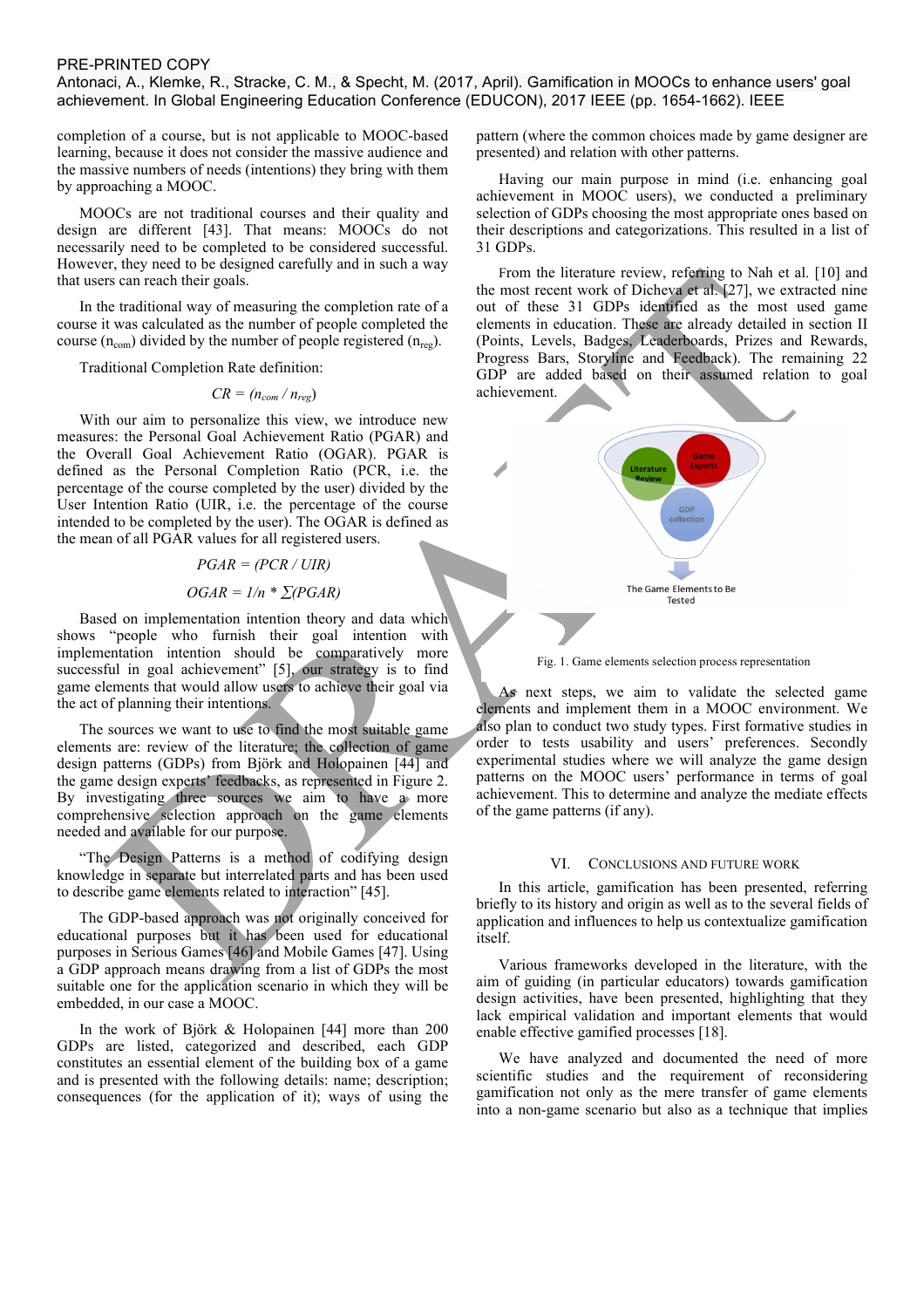Antonaci, A., Klemke, R., Stracke, C. M., & Specht, M. (2017, April). Gamification in MOOCs to enhance users' goal achievement. In Global Engineering Education Conference (EDUCON), 2017 IEEE (pp. 1654-1662). IEEE

transversal knowledge in both, game design and the application field (MOOCs).

If gamification is not developed and designed with respect to the problem to be solved and the population to be targeted, it may not work as expected. Gamification is not just a buzzword, but it requires a meaningful design to implement a successfully gamified MOOC [25].

Several study examples of conceptual approaches on how to gamify MOOCs were introduced in this article. Only one study reports an empirical experiment related to an online course. Thus, we conclude that gamification is seen as a promising technique for MOOCs, however the field is lacking of empirical studies and understanding on how gamification should be designed for a massive audience and to solve specific problems of MOOCs.

In particular none of the reported examples presents our vision on completion rate and idea of finding GDPs to foster the planning and the application of Gollwitzer's implementation intention theory [48].

Therefore, our upcoming works will be:

- 1. A systematic, comprehensive literature review aiming at analyzing studies conducted in the field of gamification used in several environments, giving the priority to online learning and especially MOOCs. The purpose will be to map the most used game design elements and in particular their effects. The negative effects will be also reported.
- 2. A focus group interview with game design experts will be conducted to gain information about their ideas related to the most suitable game elements for our purpose: enhance goal achievements of users by the act of planning.
- 3. A validation study with game design experts will be carried out with the purpose of supporting our selection of GDPs from the Björk & Holopainen collection.
- 4. The same selection of GDPs will be evaluated by instructional design (MOOC) experts to collect their ideas on the most suitable didactic approach to be followed and realized in our MOOC.
- 5. Successively we will conduct a study aiming to find the most suitable platform to develop our MOOC that could embed the selected GDPs.
- 6. Finally, we will design and implement gamified MOOCs using GDPs to test and analyze them with formative and summative studies.

Following the plan mentioned above, we aim to also prove that looking at completion rate in MOOCs from the perspective of users' intentions will change the evaluation, its results as well as consequently the recognition and reputation of MOOC.

MOOCs have to be treated differently from traditional courses: MOOCs do not require their full completion like traditional courses to be considered as successful. With this premise, their design has to take into consideration the individual user goals and enable users to foster their achievement. It implies to design and set up the MOOC in a way that freedom of choice and planning as well as the chance to declare their goals are enabled for learners, in accordance with the basic game design principles.

# ACKNOWLEDGMENT

This project is supported by MOOQ, the European Alliance for Quality of Massive Open Online Courses (www.MOOCquality.eu). The vision of MOOQ is to foster quality in MOOCs leading to a new era of learning experiences.

MOOQ is co-funded by the European Commission under the project number: 2015-1-NL01-KA203-008950.

#### **REFERENCES**

- [1] R. F. Kizilcec, C. Piech, and E. Schneider, "Deconstructing Disengagement : Analyzing Learner Subpopulations in Massive Open Online Courses," *Lak '13*, 2013, p. 10.
- [2] A. M. F. Yousef, M. A. Chatti, U. Schroeder, and M. Wosnitza, "What drives a successful MOOC? An empirical examination of criteria to assure design quality of MOOCs," *14th IEEE Int. Conf. Adv. Learn. Technol. ICALT 2014*, 2014, pp. 44–48.
- [3] J. Reich, "Learner Intention Recasts 'Low' MOOC Completion Rates | HarvardX," 2014. [Online]. Available: http://harvardx.harvard.edu/news/learner-intention. [Accessed: 29-Feb-2016].
- [4] S. Deterding, D. Dixon, R. Khaled, and L. Nacke, "From Game Design Elements to Gamefulness: Defining 'Gamification,'" *Proc. 2011 Annu. Conf. Ext. Abstr. Hum. factors Comput. Syst. - CHI EA '11*, 2011, p. 2425.
- [5] P. M. Gollwitzer, "Goal Achievement: The Role of Intentions," *Eur. Rev. Soc. Psychol.*, vol. 4, no. 1, pp. 141–185, Jan. 1993.

[6] F. F. Sniehotta, U. Scholz, and R. Schwarzer, "Bridging the intention– behaviour gap: Planning, self-efficacy, and action control in the adoption and maintenance of physical exercise," *Psychology and Health.*, vol. 20, no. 2, 2005, pp. 143–160.

- [7] J. Hamari, J. Koivisto, and H. Sarsa, "Does gamification work? A literature review of empirical studies on gamification," *Proc. Annu. Hawaii Int. Conf. Syst. Sci.*, 2014, pp. 3025–3034.
- [8] S. Nepal, C. Paris, and S. Bista, "Gamification on the Social Web," in *Social Media for Government Services*, S. Nepal, C. Paris, and D. Georgakopoulos, Eds. Cham: Springer International Publishing, 2015, pp. 197–220.
- [9] Nick Pelling, "The (short) prehistory of "gamification", Funding Startups (& other impossibilities)," *Heattu*, 2011. [Online]. Available: https://nanodome.wordpress.com/2011/08/09/the-shortprehistory-of-gamification/.
- [10] F. F. Nah, Q. Zeng, V. R. Telaprolu, A. P. Ayyappa, and B. Eschenbrenner, "Gamification of Education : A Review of Literature," in *International Conference on HCI in Business 2014*, 2014, pp. 401– 409.
- [11] A. Mazarakis, "Using Gamification for Technology Enhanced Learning : The Case of Feedback Mechanisms," *Bull. IEEE Tech. Comm. Learn. Technol.*, vol. 17, no. 4, 2015, pp. 6–9.
- [12] M. D. Dickey, "Game design narrative for learning: Appropriating adventure game design narrative devices and techniques for the design of interactive learning environments," *Educ. Technol. Res. Dev.*, vol. 54, no. 3, 2006, pp. 245–263.